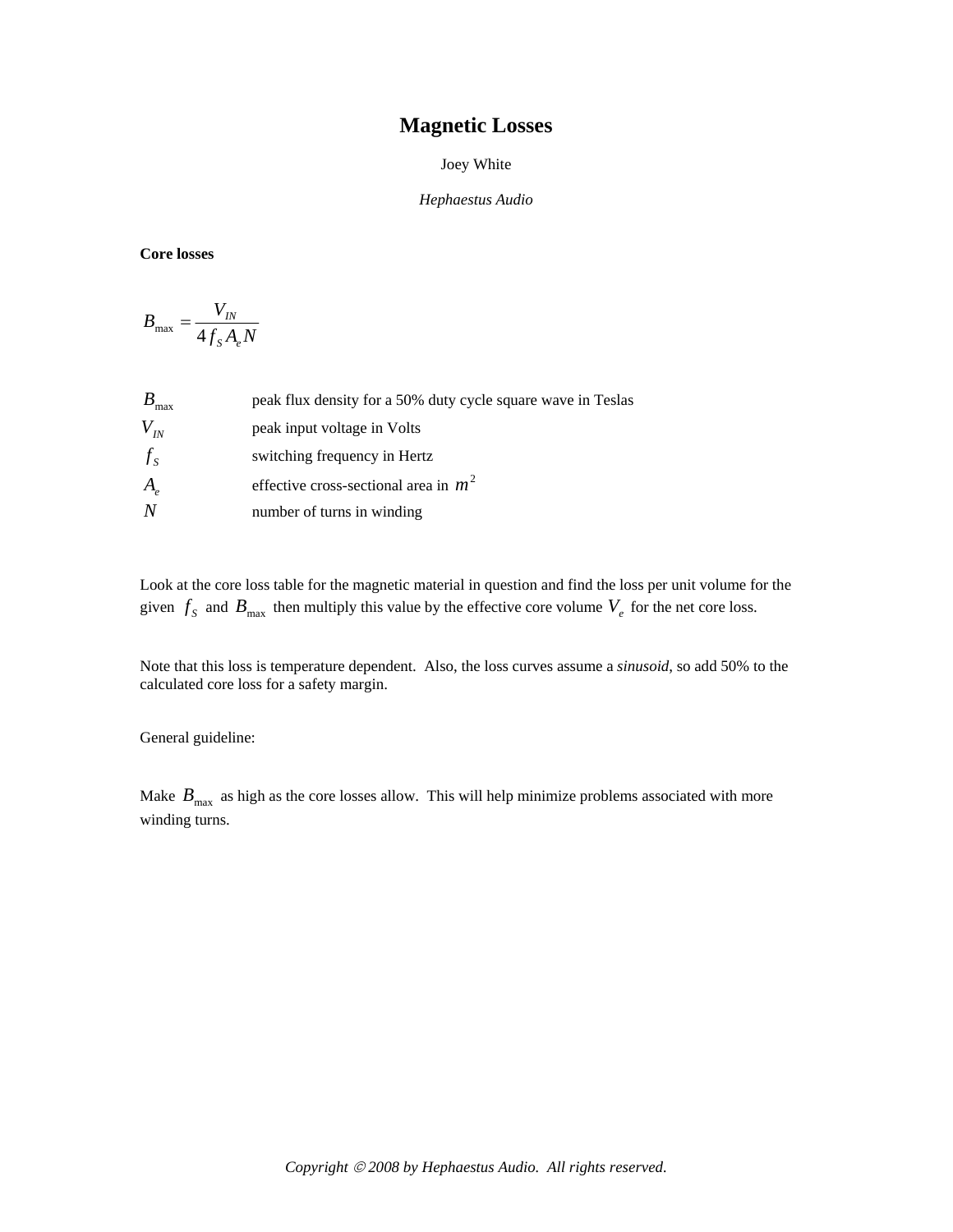

Below is an example core loss table for Micrometals type –2 material:

This data is for the fundamental only. To account for a square wave allow an extra 50%.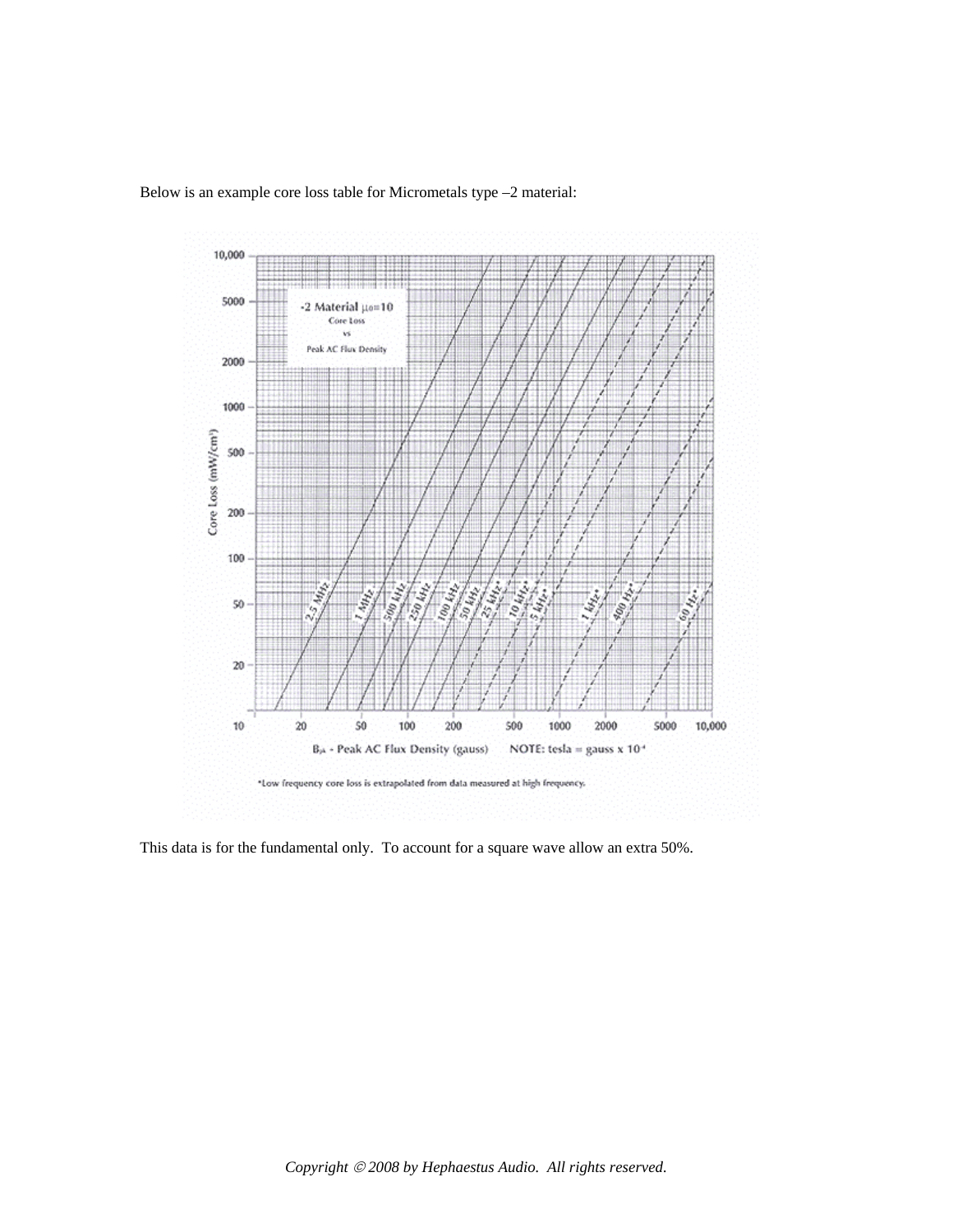**Copper losses**

$$
D_{\scriptscriptstyle PEN} = (0.24 \text{mm}) \left( \frac{100 \text{kHz}}{f_s} \right)^{\frac{1}{2}}
$$

*D*<sub>PEN</sub> conductor penetration depth versus frequency  $f_s$  switching frequency

$$
t = 0.83d\left(\frac{d}{s}\right)^{\frac{1}{2}}
$$

|               | effective layer thickness                          |
|---------------|----------------------------------------------------|
| d             | wire diameter (copper only)                        |
| $\mathcal{S}$ | center-to-center spacing of wires within the layer |

$$
F_R = \frac{R_{ac}}{R_{dc}}
$$

A good design goal is to set  $F_R = 1.5$ . Above this the losses are excessive, below this is the point of diminishing returns.

$$
Q = \frac{t}{D_{\text{PEN}}}
$$

An  $F_R$  of 1.5 corresponds to a  $Q$  of 1.6 with a single-layer winding.